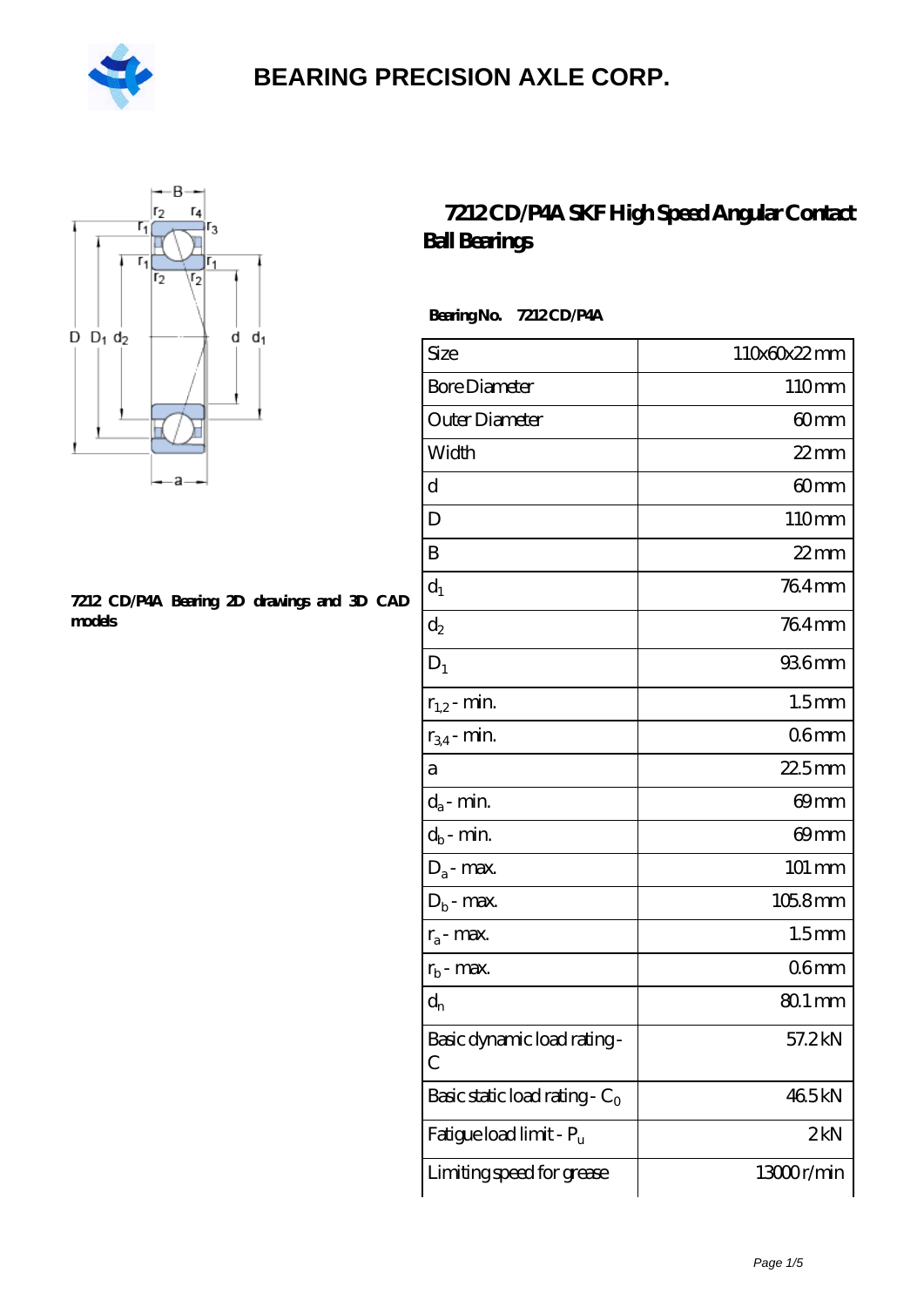

| lubrication                           |                         |
|---------------------------------------|-------------------------|
| Limiting speed for oil<br>lubrication | 20000mm/min             |
| Ball - $D_w$                          | 14.288mm                |
| $Ball - z$                            | 16                      |
| $G_{ref}$                             | 1008cm3                 |
| Calculation factor - $f_0$            | 149                     |
| Preload class $A - G_A$               | 215N                    |
| Preload class $B - G_R$               | 430N                    |
| Preload class $C - G_C$               | 860N                    |
| Preload class $D - G_D$               | 1720N                   |
| Calculation factor - f                | 1.07                    |
| Calculation factor - f                | 1                       |
| Calculation factor - $f_{2A}$         | 1                       |
| Calculation factor - $f_{2B}$         | 1.01                    |
| Calculation factor - $f_{\chi}$       | 1.03                    |
| Calculation factor - $f_{2D}$         | 1.05                    |
| Calculation factor - f <sub>HC</sub>  | 1                       |
| Preload class A                       | 75N/micron              |
| Preload class B                       | 102N/micron             |
| Preload class C                       | 142N/micron             |
| Preload class D                       | 205N/micron             |
| Category                              | Precision Ball Bearings |
| Inventory                             | 0 <sup>0</sup>          |
| Manufacturer Name                     | <b>SKF</b>              |
| Minimum Buy Quantity                  | N/A                     |
| Weight / Kilogram                     | 0831                    |
| Product Group                         | <b>BO4270</b>           |
| Enclosure                             | Open                    |
| Precision Class                       | ABEC 7   ISO P4         |
|                                       |                         |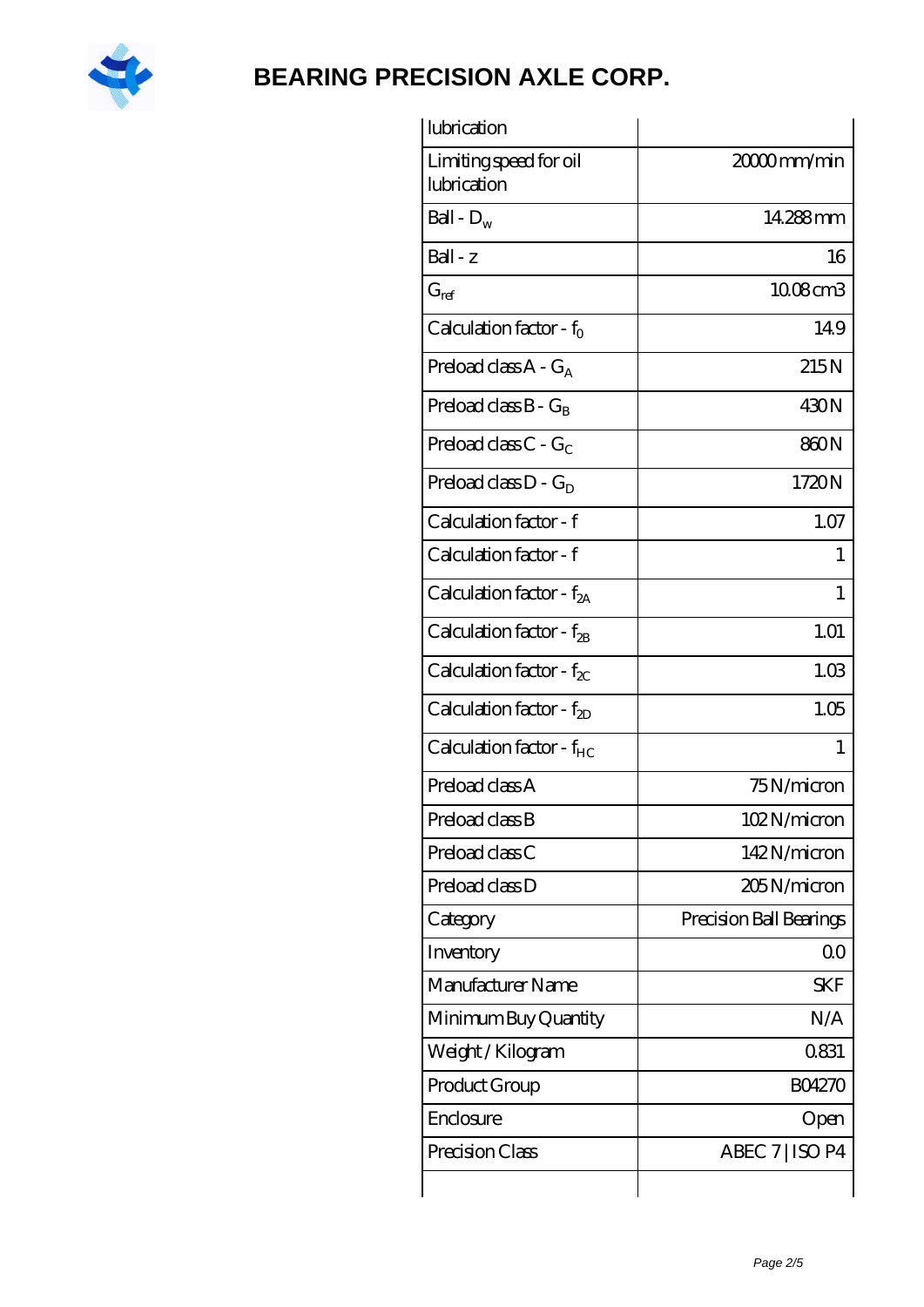

| Material - Ball          | <b>Steel</b>                                                                                                                                                                                                                           |
|--------------------------|----------------------------------------------------------------------------------------------------------------------------------------------------------------------------------------------------------------------------------------|
| Number of Bearings       | 1 (Single)                                                                                                                                                                                                                             |
| Contact Angle            | 15Degree                                                                                                                                                                                                                               |
| Preload                  | None                                                                                                                                                                                                                                   |
| Raceway Style            | 1 Rib Outer Ring                                                                                                                                                                                                                       |
| Cage Material            | Phenolic                                                                                                                                                                                                                               |
| Rolling Element          | <b>Ball Bearing</b>                                                                                                                                                                                                                    |
| Flush Ground             | No                                                                                                                                                                                                                                     |
| Inch - Metric            | Metric                                                                                                                                                                                                                                 |
| Other Features           | Single Row   Angular<br>Contact   Super Precision  <br>High Capacity                                                                                                                                                                   |
| Long Description         | 60MM Bore; 110MM<br>Outside Diameter: 22MM<br>Width; Open Enclosure;<br>ABEC 7   ISO P4 Precision;<br>Steel Ball Material; 1<br>(Single) Bearings, 15Degree<br>Contact Angle; Phenolic<br>Cage Material; 1 Rib Outer<br><b>Ring Ra</b> |
| Category                 | Precision Ball Bearings                                                                                                                                                                                                                |
| <b>UNSPSC</b>            | 31171531                                                                                                                                                                                                                               |
| Harmonized Tariff Code   | 8482.105028                                                                                                                                                                                                                            |
| Noun                     | Bearing                                                                                                                                                                                                                                |
| <b>Keyword String</b>    | Angular Contact Ball                                                                                                                                                                                                                   |
| Manufacturer URL         | http://www.skf.com                                                                                                                                                                                                                     |
| Manufacturer Item Number | 7212CD/P4A                                                                                                                                                                                                                             |
| Weight/LBS               | 1.828                                                                                                                                                                                                                                  |
| Outside Diameter         | 4.331 Inch   110Millimeter                                                                                                                                                                                                             |
| Bore                     | 2362Inch   60Millimeter                                                                                                                                                                                                                |
| Width                    | 0.866Inch   22 Millimeter                                                                                                                                                                                                              |
| $d_1$                    | 764mm                                                                                                                                                                                                                                  |
| $d_2$                    | 764mm                                                                                                                                                                                                                                  |
| $D_1$                    | 936mm                                                                                                                                                                                                                                  |
|                          |                                                                                                                                                                                                                                        |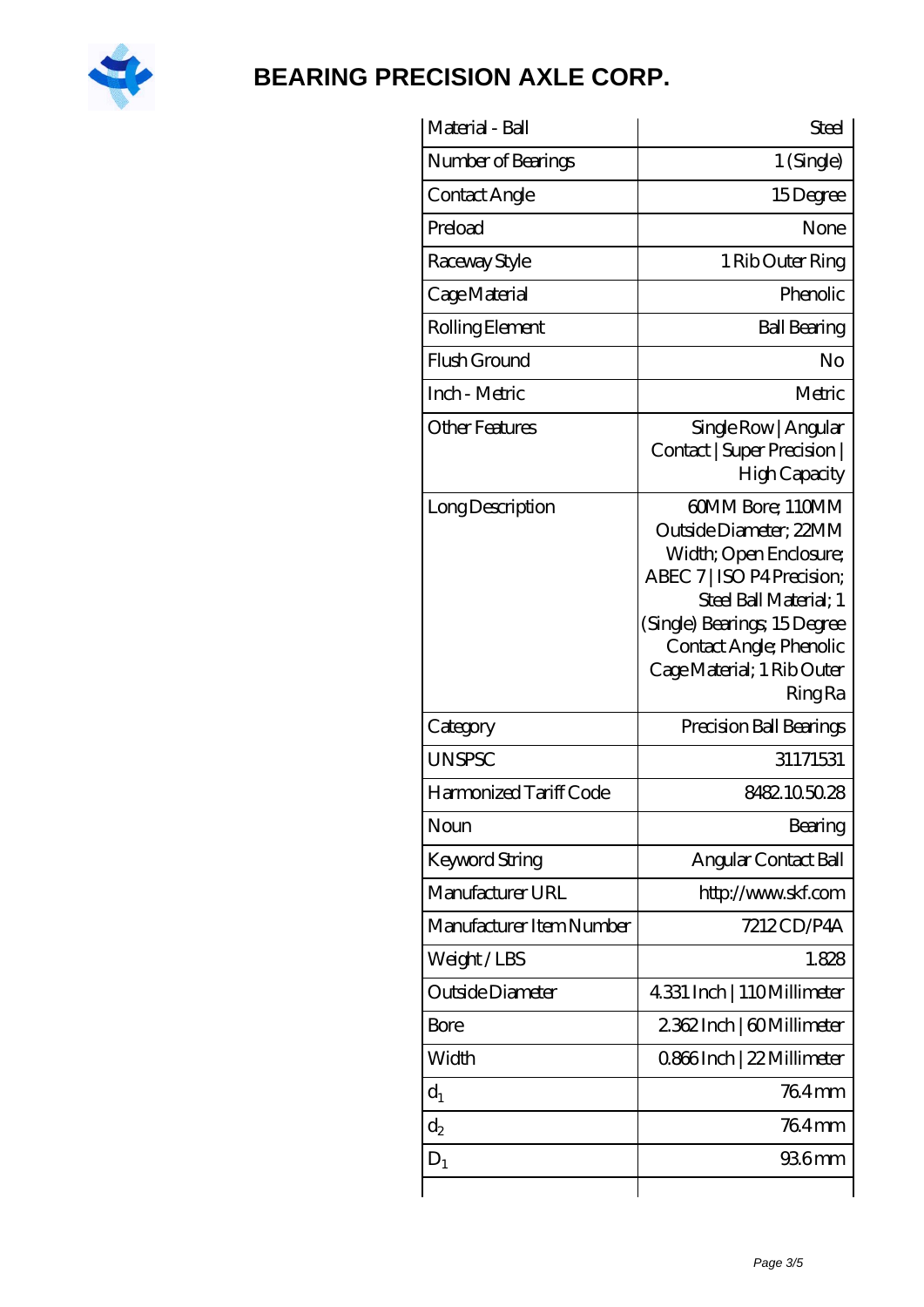

| $r_{1,2}$ min.                              | 1.5 <sub>mm</sub>      |
|---------------------------------------------|------------------------|
| $r_{34}$ min.                               | 06 <sub>mm</sub>       |
| $d_a$ min.                                  | 69mm                   |
| $d_h$ min.                                  | 69mm                   |
| $D_a$ max.                                  | $101 \, \text{mm}$     |
| $Db$ max.                                   | $1058$ mm              |
| $r_a$ max.                                  | 1.5 <sub>mm</sub>      |
| $r_{\rm b}$ max.                            | 06 <sub>mm</sub>       |
| $d_{n}$                                     | $801 \,\mathrm{mm}$    |
| Basic dynamic load rating C                 | 57.2kN                 |
| Basic static load rating $C_0$              | 465kN                  |
| Fatigue load limit $P_u$                    | 2kN                    |
| Attainable speed for grease<br>lubrication  | 13000r/min             |
| Attainable speed for oil-air<br>lubrication | 2000 <sub>r/min</sub>  |
| Ball diameter $D_w$                         | 14288mm                |
| Number of balls z                           | 16                     |
| Reference grease quantity<br>$G_{ref}$      | $1008$ cm <sup>3</sup> |
| Preload class A $G_A$                       | 215N                   |
| Static axial stiffness, preload<br>classA   | $75N/\mu$ m            |
| Preload class $BG_B$                        | 430N                   |
| Static axial stiffness, preload<br>classB   | $102N/\mu$ m           |
| Preload class C $G_C$                       | 860N                   |
| Static axial stiffness, preload             | 142N/μ m               |
| classC                                      |                        |
| Preload class $D G_D$                       | 1720N                  |
| Static axial stiffness, preload<br>classD   | 205N/µ m               |
| Calculation factor f                        | 1.07                   |
| Calculation factor $f_1$                    | 1                      |